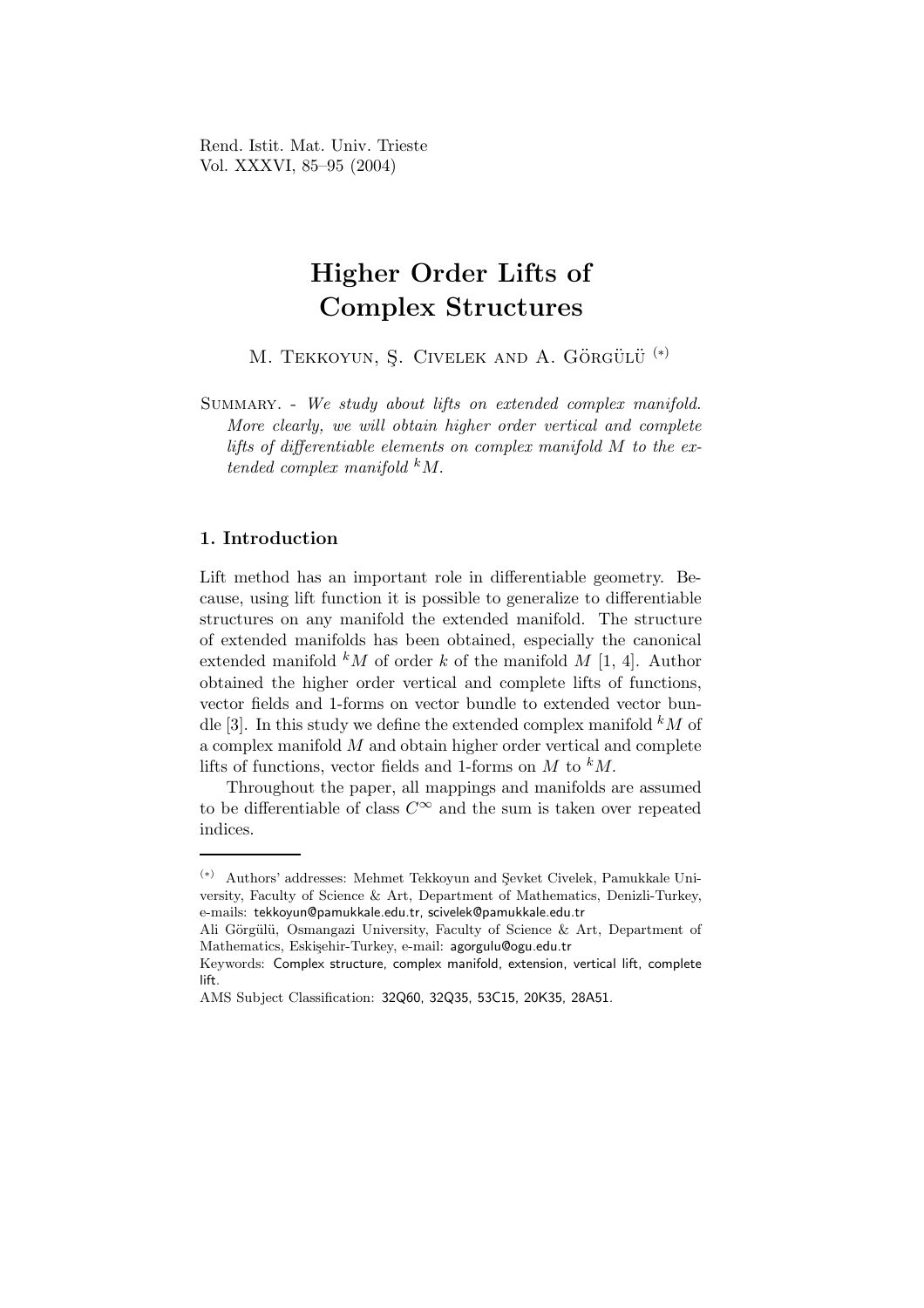## 2. Extended Complex Manifold (ECM)

DEFINITION 2.1. Let M 2m-real dimensional manifold and  $kM$  its k order extended manifold. A tensor field  $J_k$  on  $^kM$  is called an extended almost complex structure on <sup>k</sup>M if at every point p of <sup>k</sup>M,  $J_k$ is endomorphism of the tangent space  $T_p({}^k M)$  such that  $(J_k)^2 = -I$ . An extended manifold  $k$ M with fixed extended almost complex structure  $J_k$  is called an extended almost complex manifold. If  $k = 0, J_0$ is called almost complex structure; a manifold  ${}^0M = M$  with fixed almost complex structure  $J_0$  is called an almost complex manifold.

Let  $(x^{ri}, y^{ri}), 0 \le r \le 1, 1 \le i \le m$  be a real coordinate system on a neighborhood  ${}^kU$  of any point p of  ${}^kM$ . In this situation, it is respectively defined by

$$
\left\{ \left. \left( \frac{\partial}{\partial x^{ri}} \right) \right|_{p}, \left. \left( \frac{\partial}{\partial y^{ri}} \right) \right|_{p} \right\} \quad \text{and} \quad \left\{ (dx^{ri}) \right|_{p}, (dy^{ri}) \right|_{p} \}
$$

natural bases over R of tangent space  $T_p({}^k M)$  and cotangent space  $T_p^*$  $p^*(^k M)$  of  $^k M$ .

DEFINITION 2.2. Let  $kM$  be extended almost complex manifold with fixed extended almost complex structure  $J_k$ . <sup>k</sup>M is called extended complex manifold if there exists an open covering  $\{^kU\}$  of  $^kM$  satisfying the following condition: there is a local coordinate system  $(x^{ri}, y^{ri}), 0 \le r \le 1, 1 \le i \le m$  on each  $^kU$  such that for each point of  ${}^kU$ ,

$$
J_k(\frac{\partial}{\partial x^{ri}}) = \frac{\partial}{\partial y^{ri}}, \qquad J_k(\frac{\partial}{\partial y^{ri}}) = -\frac{\partial}{\partial x^{ri}}.
$$
 (1)

If  $k = 0$ , then a manifold  $^0M = M$  with fixed almost complex structure  $J_0$  is called complex manifold.

Let  $z^{ri} = x^{ri} + i y^{ri}, i = \sqrt{-1}, 0 \le r \le k, 1 \le i \le m$ , be an extended complex local coordinate system on a neighborhood  $kU$  of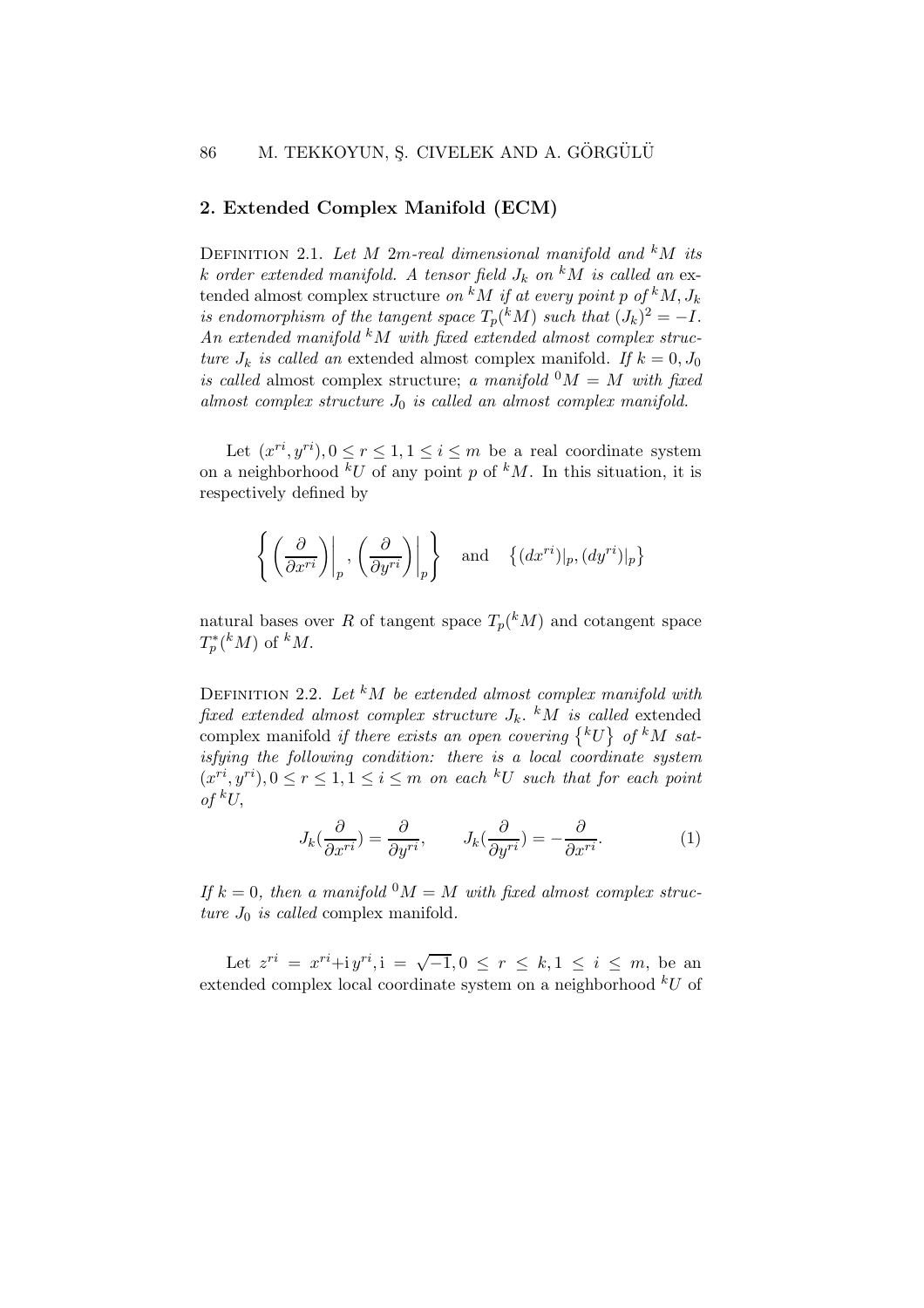any point p of  $k$ M. If it is defined by equalities

$$
\left(\frac{\partial}{\partial z^{ri}}\right)\Big|_{p} = \frac{1}{2} \left\{ \left(\frac{\partial}{\partial x^{ri}}\right)\Big|_{p} - i \left(\frac{\partial}{\partial y^{ri}}\right)\Big|_{p} \right\}
$$
\n
$$
\left(\frac{\partial}{\partial \bar{z}^{ri}}\right)\Big|_{p} = \frac{1}{2} \left\{ \left(\frac{\partial}{\partial x^{ri}}\right)\Big|_{p} + i \left(\frac{\partial}{\partial y^{ri}}\right)\Big|_{p} \right\}
$$
\n(2)

and

$$
(dz^{ri})|_p = (dx^{ri})|_p + i (dy^{ri})|_p
$$
  

$$
(d\bar{z}^{ri})|_p = (dx^{ri})|_p - i (dy^{ri})|_p
$$
 (3)

then, it has respectively obtained by

$$
\left\{ \left. \left( \frac{\partial}{\partial z^{ri}} \right) \right|_p, \left. \left( \frac{\partial}{\partial \bar{z}^{ri}} \right) \right|_p \right\} \quad \text{and} \quad \left\{ (dz^{ri}) \right|_p, (d\bar{z}^{ri}) \right|_p \}
$$

bases over complex number C of tangent space  $T_p({}^k M)$  and cotangent space  $T_n^*$  $p^*(kM)$  of  $kM$ . Then endomorphism  $J_k$  with respect to base over complex number C of tangent space  $T_p({}^k M)$  of  ${}^k M$  is defined by

$$
J_k(\frac{\partial}{\partial z^{ri}}) = \mathbf{i}\frac{\partial}{\partial z^{ri}}, \qquad J_k(\frac{\partial}{\partial \bar{z}^{ri}}) = -\mathbf{i}\frac{\partial}{\partial \bar{z}^{ri}}.
$$
 (4)

If  $J_k^*$  $\tilde{k}$  is an endomorphism of the cotangent space  $T_p^*$  $p^*(k)$  such that  $J_k^{*2} = -I$  on any point p of extended manifold  $^kM$ , then it is defined by

$$
J_k^*(dz^{ri}) = idz^{ri}, \qquad J_k^*(d\bar{z}^{ri}) = -id\bar{z}^{ri}.
$$
 (5)

Let M be a differentiable manifold and  $\mathcal{F}(M)$  be the set of functions of class  $C^{\infty}$ . A complex valuable function is the element of complexification  $(\mathcal{F}(M))^C$  of  $\mathcal{F}(M)$ . Now, we shall define differential of function  $f$  defined on  $M$ . Let  $f$  be a complex valuable function defined on any complex manifold M and  $(z^{0i}, \bar{z}^{0i}), 1 \le i \le m$  be extended complex coordinates of  $M$ . Therefore; the differential of  $f$  is complex 1-form given by equality

$$
df = \frac{\partial f}{\partial z^{0i}} dz^{0i} + \frac{\partial f}{\partial \bar{z}^{0i}} d\bar{z}^{0i}.
$$
 (6)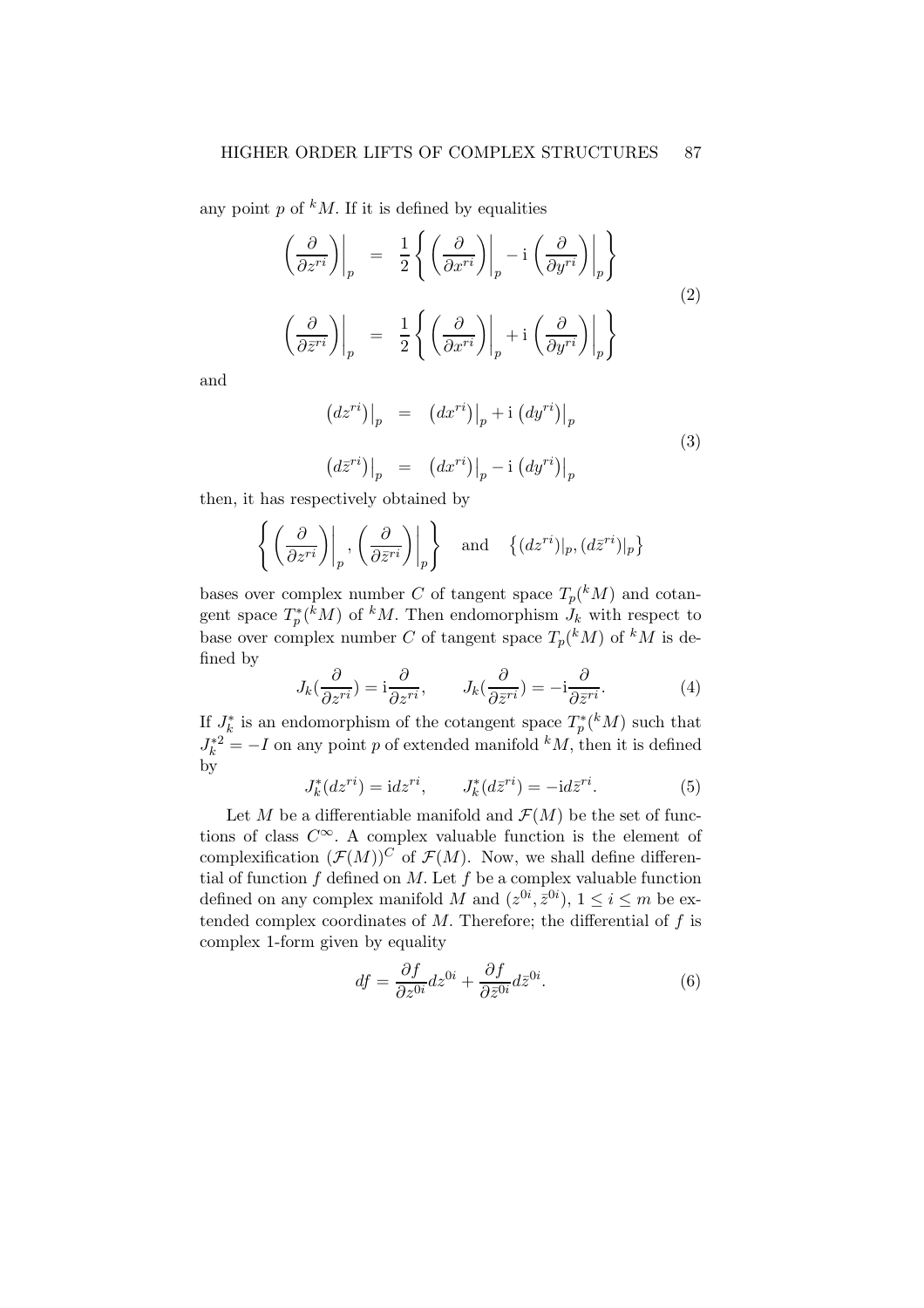Let M be a differentiable manifold and  $\chi(M)$  be the set of vector fields on M. A complex vector field is the element of complexification  $(\chi(M))^C$  of  $\chi(M)$ . It is determined by

$$
Z = Z^{0i} \frac{\partial}{\partial z^{0i}} + \bar{Z}^{0i} \frac{\partial}{\partial \bar{z}^{0i}} \tag{7}
$$

complex vector field Z with respect to complex coordinate system  $(z^{0i}, \bar{z}^{0i})$  such that  $Z^{0i} \in (\mathcal{F}(M))^{C}$ . Let M be a differentiable manifold and  $(\chi(M))^C$  be the set of complex vector fields on M. A complex 1-form is the element of algebra dual  $(\chi^*(M))^C$  of  $(\chi(M))^C$ . It is stated by

$$
\omega = \omega_{0i} dz^{0i} + \bar{\omega}_{0i} d\bar{z}^{0i} \tag{8}
$$

complex 1-form  $\omega$  with respect to complex coordinate system  $(z^{0i}, \bar{z}^{0i})$ such that  $\omega_{0i} \in (\mathcal{F}(M))^C$ .

REMARK 2.3. Now then, in the other sections it will accept

$$
\mathcal{F}(^kM), \quad \chi(^kM), \quad \chi^*(^kM),
$$

instead of

$$
(\mathcal{F}({}^k M))^C, \quad (\chi({}^k M))^C, \quad (\chi^*({}^k M))^C,
$$

respectively.

## 3. Higher Order Lifts of Complex Functions to ECM

In this section, we extend definitions and properties about vertical and complete lifts of complex valuable functions defined on any complex manifold  $M$  to extended complex manifold  $kM$ .

DEFINITION 3.1. Let M be any complex manifold and  $k^{-1}M$  its  $(k-$ 1) order extended complex manifold. Let  $\tilde{f}$  be a complex valuable function defined on  $k-\overline{1}M$ . Let us denote by  $\tau_{k-1}M : \overline{k}M \to k-1M$ canonical projection and by

$$
v: \begin{array}{ccc} \mathcal{F}({}^{k-1}M) & \longrightarrow & \mathcal{F}({}^{k}M) \\ \widetilde{f} & \longrightarrow & v(\widetilde{f})=\widetilde{f}^{v} \end{array}
$$

linear isomorphism. Then the vertical lift of function  $\widetilde{f} \in \mathcal{F}(k-1)$ to <sup>k</sup>M is the function  $\tilde{f}^v \in \mathcal{F}({}^k M)$  given by

$$
\widetilde{f}^v = \widetilde{f} \circ \tau_{k-1}.
$$
\n(9)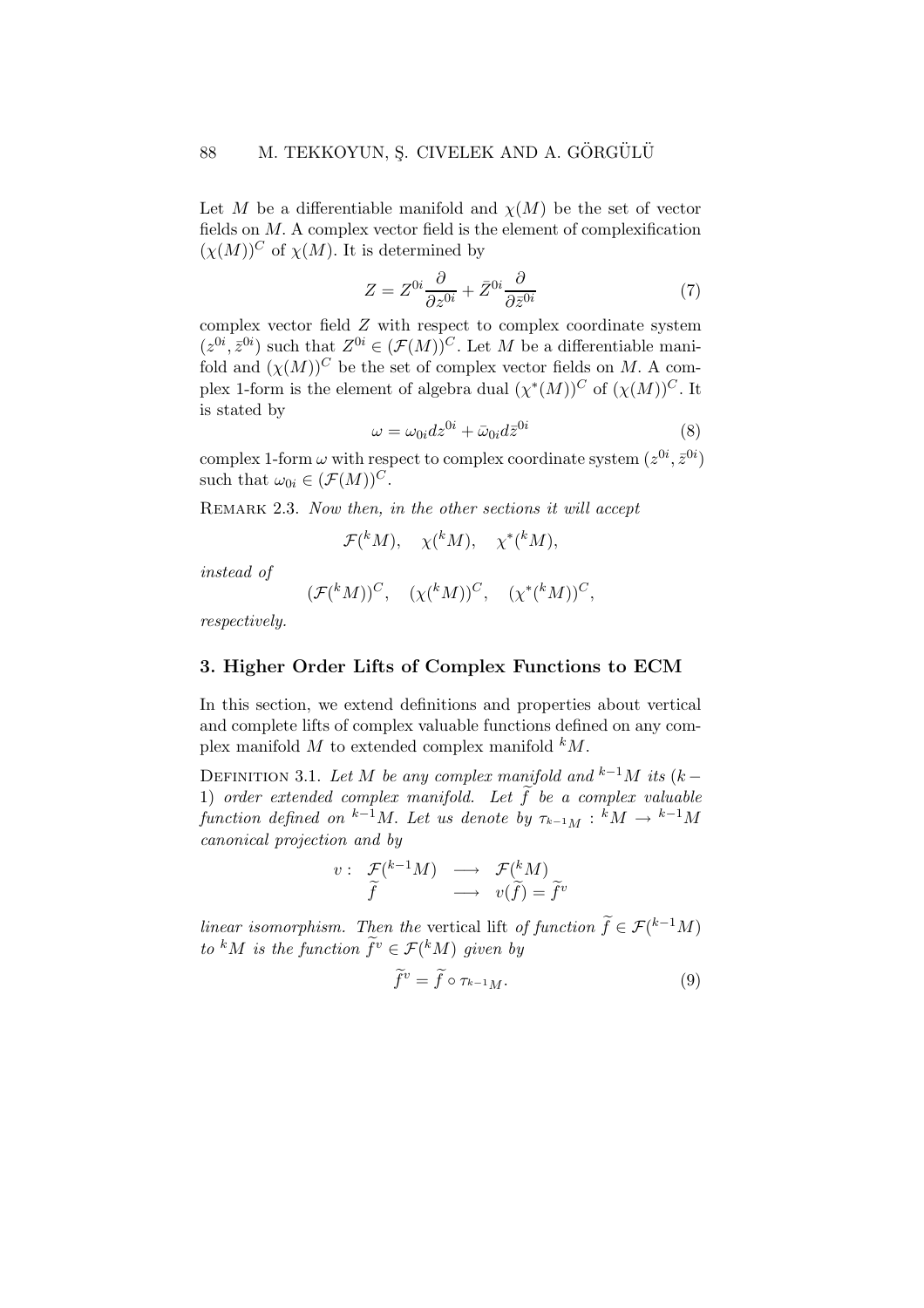#### HIGHER ORDER LIFTS OF COMPLEX STRUCTURES 89

Now, let  $f^{v^{k-1}}$  be vertical lift of a complex valuable function  $f \in \mathcal{F}(M)$  to  $k-1 \le M$ . In (9), if  $\widetilde{f} = f_{k-1}^{v^{k-1}}$ , the vertical lift of function  $f \in \mathcal{F}(M)$  to <sup>k</sup>M is the function  $f^{v^k} \in \mathcal{F}(kM)$  given by equality

$$
f^{v^k} = f \circ \tau_M \circ \tau_{^2M} \circ \ldots \circ \tau_{^{k-1}M}.\tag{10}
$$

Now, similarly the differential of function  $f \in \mathcal{F}(M)$  we shall give the following as the differential of  $\widetilde{f} \in \mathcal{F}(k-1,M)$ .  $(z^{ri}, \overline{z}^{ri}), 0 \le r \le k-1$ be the extended complex coordinates of  $k^{-1}M$ . Then the differential of  $\tilde{f}$  is the complex 1-form given by equality

$$
d\tilde{f} = \frac{\partial \tilde{f}}{\partial z^{ri}} dz^{ri} + \frac{\partial \tilde{f}}{\partial \bar{z}^{ri}} dz^{ri}.
$$
 (11)

DEFINITION 3.2. Let M be any complex manifold and  $k-1$ M its  $(k-1)$  order extended complex manifold. Consider the linear isomorphism given by

$$
\iota_k : \chi^*(^{k-1}M) \longrightarrow \mathcal{F}(^kM) \tag{12}
$$
\n
$$
\iota_k(d\bar{z}^{ri}) = \dot{z}^{ri}
$$
\n
$$
\iota_k(d\bar{z}^{ri}) = \dot{\bar{z}}^{ri}
$$

such that  $Sp\left\{dz^{ri}, d\bar{z}^{ri}: 0 \leq r \leq k-1, 1 \leq i \leq m\right\} = \chi^*(k-1)$ . Given by (11) the differential of a complex valuable function  $\widetilde{f} \in \mathcal{F}^{(k-1)}M$ . Then the complete lift of function  $\widetilde{f} \in \mathcal{F}^{(k-1)}M$  to kM is the function  $\tilde{f}^c \in \mathcal{F}({}^k M)$  determined by equality

$$
\widetilde{f}^c = \iota_k(d\widetilde{f}) = \dot{z}^{ri} \left(\frac{\partial \widetilde{f}}{\partial z^{ri}}\right)^v + \dot{\bar{z}}^{ri} \left(\frac{\partial \widetilde{f}}{\partial \bar{z}^{ri}}\right)^v. \tag{13}
$$

Now, let  $f^{c^{k-1}}$  be complete lift of a complex valuable function  $f \in \mathcal{F}(M)$  to  $k-1M$ . In (13), if  $\widetilde{f} = f^{c^{k-1}}$ , then the *complete lift* of function  $f \in \mathcal{F}(M)$  to <sup>k</sup>M is the function  $f^{c^k} \in \mathcal{F}(kM)$  given by

$$
f^{c^k} = \dot{z}^{ri} \left( \frac{\partial f^{c^{k-1}}}{\partial z^{ri}} \right)^v + \dot{\bar{z}}^{ri} \left( \frac{\partial f^{c^{k-1}}}{\partial \bar{z}^{ri}} \right)^v.
$$
 (14)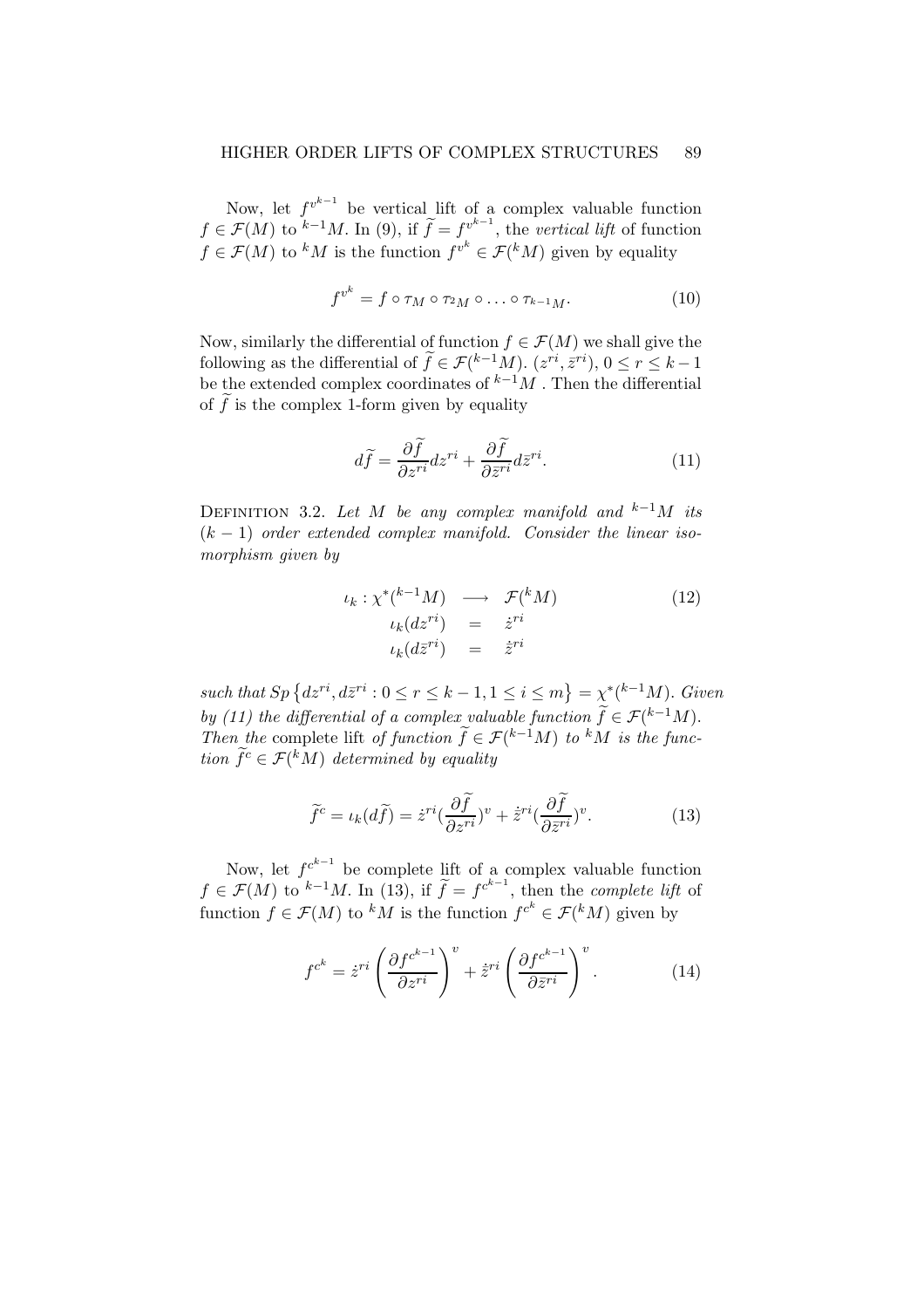The general properties of higher order vertical and complete lifts of complex valuable functions on complex manifold M are

$$
i) (f+g)^{v^r} = f^{v^r} + g^{v^r}
$$
  
\n
$$
ii) (f \cdot g)^{v^r} = f^{v^r} \cdot g^{v^r}
$$
  
\n
$$
iii) (f+g)^{c^r} = f^{c^r} + g^{c^r}
$$
  
\n
$$
iv) (f \cdot g)^{c^r} = \sum_{j=0}^r {r \choose j} f^{c^{r-j}v^j} \cdot g^{c^jv^{r-j}}
$$
  
\n
$$
v) \left(\frac{\partial f}{\partial z^{0i}}\right)^{v^r} = \frac{\partial f^{c^r}}{\partial z^{r_i}}, \left(\frac{\partial f}{\partial \overline{z}^{0i}}\right)^{v^r} = \frac{\partial f^{c^r}}{\partial z^{r_i}},
$$
  
\n
$$
vi) \left(\frac{\partial f}{\partial z^{0i}}\right)^{c^r} = \frac{\partial f^{c^r}}{\partial z^{0i}}, \left(\frac{\partial f}{\partial \overline{z}^{0i}}\right)^{c^r} = \frac{\partial f^{c^r}}{\partial \overline{z}^{0i}},
$$

for all  $f, g \in \mathcal{F}(M)$ .

## 4. Higher Order Lifts of Complex Vector Fields to ECM

In this section, we derive definitions and propositions about vertical and complete lifts of complex vector fields defined on any complex manifold M to extended complex manifold  $kM$ .

DEFINITION 4.1. Let M be any complex manifold and  $k^{-1}M$  its  $(k-$ 1) order extended complex manifold. Denote by  $\widetilde{Z}$  a complex vector field and by  $\tilde{f}$  a complex valuable function defined on  $k-1$ M. Then the vertical lift of  $\widetilde{Z} \in \chi^{(k-1)}M$  to kM is the complex vector field  $\widetilde{Z}^v \in \chi({}^k M)$  given by equality

$$
\widetilde{Z}^v(\widetilde{f}^c) = (\widetilde{Z}\widetilde{f})^v. \tag{15}
$$

Now, let  $f^{c^{k-1}}$  and  $Z^{v^{k-1}}$  be respectively complete and vertical lifts of a complex valuable function  $f \in \mathcal{F}(M)$  and a complex vector field  $Z \in \chi(M)$  to  $^{k-1}M$ . In (15), if  $\widetilde{f} = f^{c^{k-1}}$  and  $\widetilde{Z} = Z^{v^{k-1}}$ , then the vertical lift of  $Z \in \chi(M)$  to <sup>k</sup>M is the complex vector field  $Z^{v^k} \in \chi({}^k M)$  given by

$$
Z^{v^k}(f^{c^k}) = (Zf)^{v^k}.
$$
 (16)

PROPOSITION 4.2. Let M be any complex manifold and  $kM$  its k order extended complex manifold. Given by (7) the complex vector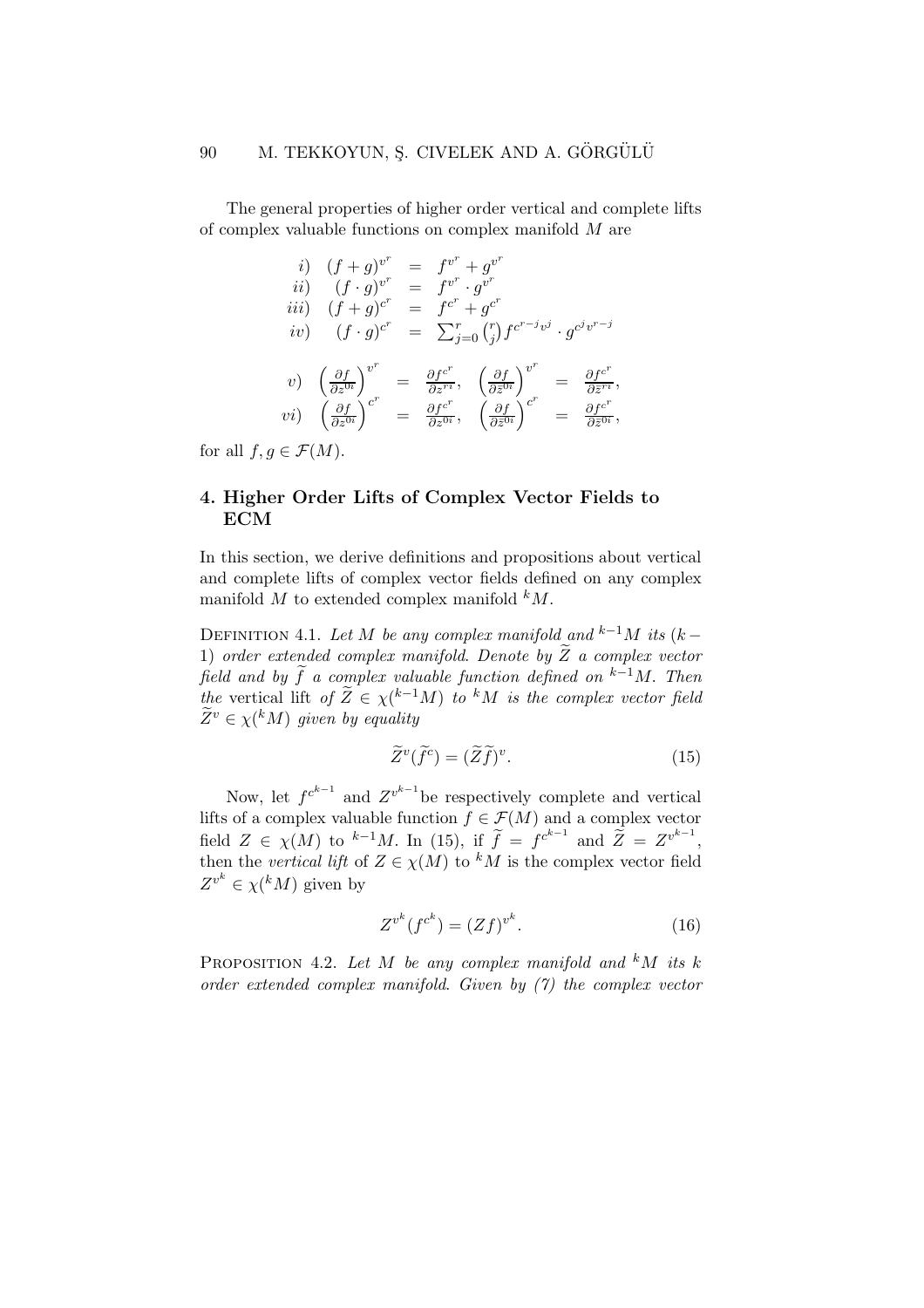field  $Z \in \chi(M)$ . Then the vertical lift of  $Z \in \chi(M)$  to <sup>k</sup>M is

$$
Z^{v^k} : \begin{pmatrix} 0 \\ \cdot \\ \cdot \\ 0 \\ (Z^{0i})^{v^k} \\ (Z^{0i})^{v^k} \end{pmatrix}, \quad 1 \le i \le m. \tag{17}
$$

*Proof.* Let  $Z^{v^k} = Z^{ri} \frac{\partial}{\partial z^{ri}} + \bar{Z}^{ri} \frac{\partial}{\partial \bar{z}^{ri}}$  be a vector field on  $^k M$  such that a complex coordinate system  $(z^{ri}, \bar{z}^{ri})$  on a neighborhood  $^kU$  of any point p of <sup>k</sup>M. Let  $f^{c^k}$  be complete lift of function f to extended complex manifold  $k$ *M*. Then, from vertical lift properties it is

$$
Z^{v^k}(f^{c^k}) = Z^{ri} \frac{\partial f^{c^k}}{\partial z^{ri}} + \bar{Z}^{ri} \frac{\partial f^{c^k}}{\partial \bar{z}^{ri}}
$$

and

$$
(Zf)^{v^k} = \left(Z^{0i}\frac{\partial f}{\partial z^{0i}} + \bar{Z}^{0i}\frac{\partial f}{\partial \bar{z}^{0i}}\right)^{v^k}
$$

$$
= (Z^{0i})^{v^k}\frac{\partial f^{c^k}}{\partial z^{ki}} + (\bar{Z}^{0i})^{v^k}\frac{\partial f^{c^k}}{\partial \bar{z}^{ki}}.
$$

If the above two equalities are equaled according to (16), we have

$$
Z^{ri} = 0, \t \bar{Z}^{ri} = 0, \t 0 \le r \le k - 1
$$
  
\n
$$
Z^{ki} = (Z^{0i})^{v^k}, \t \bar{Z}^{ki} = (\bar{Z}^{0i})^{v^k}.
$$

Hence, the proof is finish.

DEFINITION 4.3. Let M be any complex manifold and <sup>k−1</sup>M its (k – 1) order extended complex manifold. Let us denote by  $\widetilde{Z}$  a complex vector field and by  $\tilde{f}$  a complex valuable function defined on  $k-1$ M. Then the complete lift of  $\widetilde{Z} \in \chi^{(k-1)}M$  to kM is the complex vector field  $\widetilde{Z}^c \in \chi({}^k M)$  given by equality

$$
\widetilde{Z}^c(\widetilde{f}^c) = (\widetilde{Z}\widetilde{f})^c. \tag{18}
$$

 $\Box$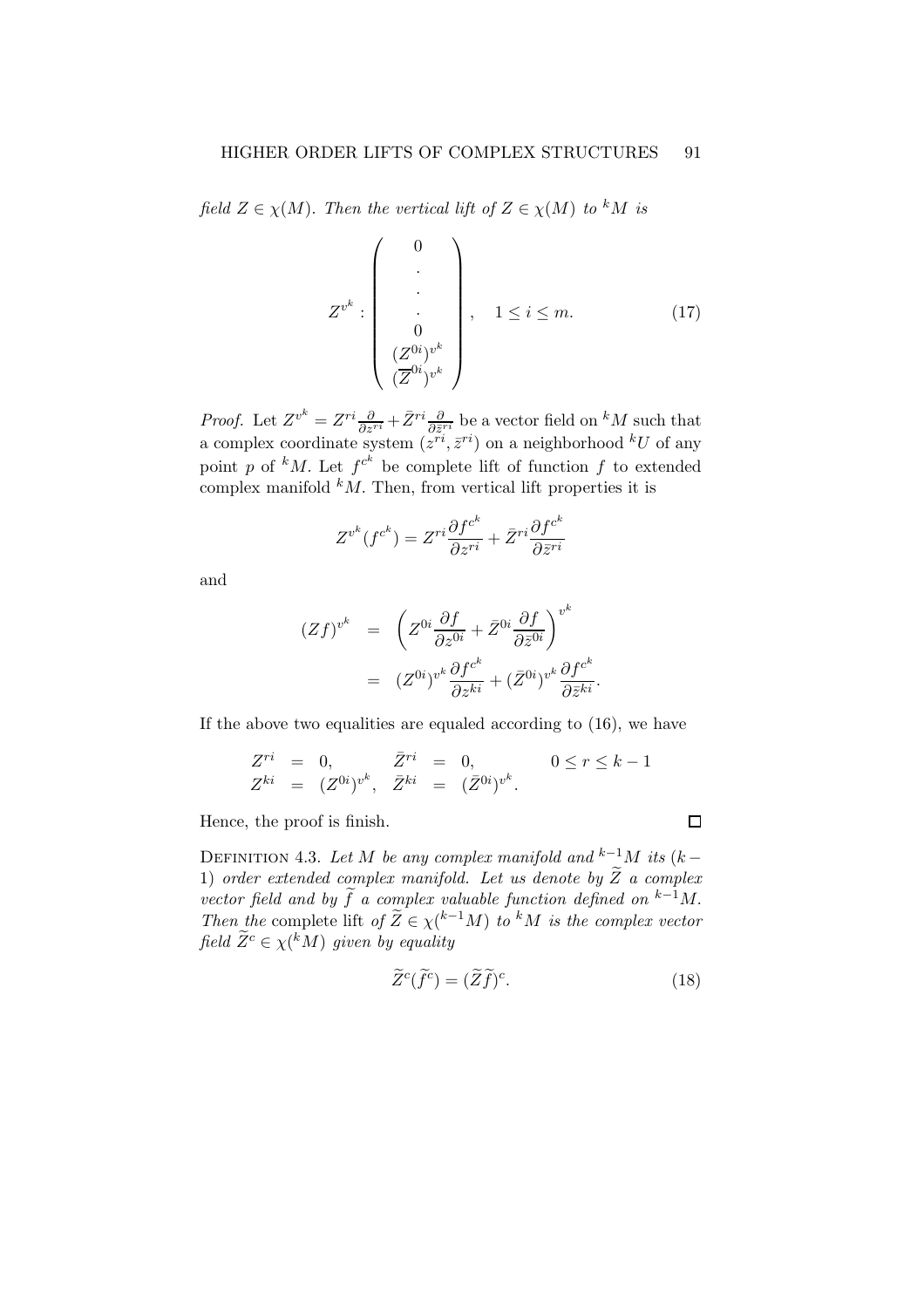# 92 M. TEKKOYUN, Ş. CIVELEK AND A. GÖRGÜLÜ

Now, let  $f^{c^{k-1}}$  and  $Z^{c^{k-1}}$  be respectively complete lifts of a complex valuable function  $f \in \mathcal{F}(M)$  and a complex vector field  $Z \in \chi(M)$  to <sup>k-1</sup>M. In (18), if  $\tilde{f} = f^{c^{k-1}}$  and  $\tilde{Z} = Z^{c^{k-1}}$ , then the *complete lift* of  $Z \in \chi(M)$  to <sup>k</sup>M is the complex vector field  $Z^{c^k} \in \chi({}^k M)$  given by

$$
Z^{c^k}(f^{c^k}) = (Zf)^{c^k}.
$$
 (19)

PROPOSITION 4.4. Let M be any complex manifold and  $kM$  its k order extended complex manifold. Given by (7) the complex vector field  $Z \in \chi(M)$ . Then the complete lift of  $Z \in \chi(M)$  to <sup>k</sup>M is

$$
Z^{c^{k}}: \begin{pmatrix} {k \choose 0} (Z^{0i})^{v^{k}c^{0}} \\ {k \choose 0} (\overline{Z}^{0i})^{v^{k}c^{0}} \\ \vdots \\ {k \choose k} (Z^{0i})^{v^{0}c^{k}} \\ {k \choose k} (\overline{Z}^{0i})^{v^{0}c^{k}} \end{pmatrix}, \quad 1 \leq i \leq m. \tag{20}
$$

Proof. Similar to previous proposition. Shortly, let

$$
Z^{c^k} = {k \choose r} Z^{ri} \frac{\partial}{\partial z^{ri}} + {k \choose r} \bar{Z}^{ri} \frac{\partial}{\partial \bar{z}^{ri}}.
$$

If  $Z^{c^k}$ , (7), (14) and the function  $f \in \mathcal{F}(M)$  is calculated with respect to (19), the proof is end.

The higher order vertical and complete lifts of complex vector fields on any complex manifold  $M$  obey the following generic properties

*i*) 
$$
(Z + U)^{v^r} = Z^{v^r} + U^{v^r}
$$
,  
\n $(Z + U)^{c^r} = Z^{c^r} + U^{c^r}$ ,  
\n*ii*)  $(fZ)^{v^r} = f^{v^r} Z^{v^r}$ ,  
\n $(fZ)^{c^r} = \sum_{j=0}^r {r \choose j} f^{c^{r-j}v^j} Z^{c^j v^{r-j}}$ ,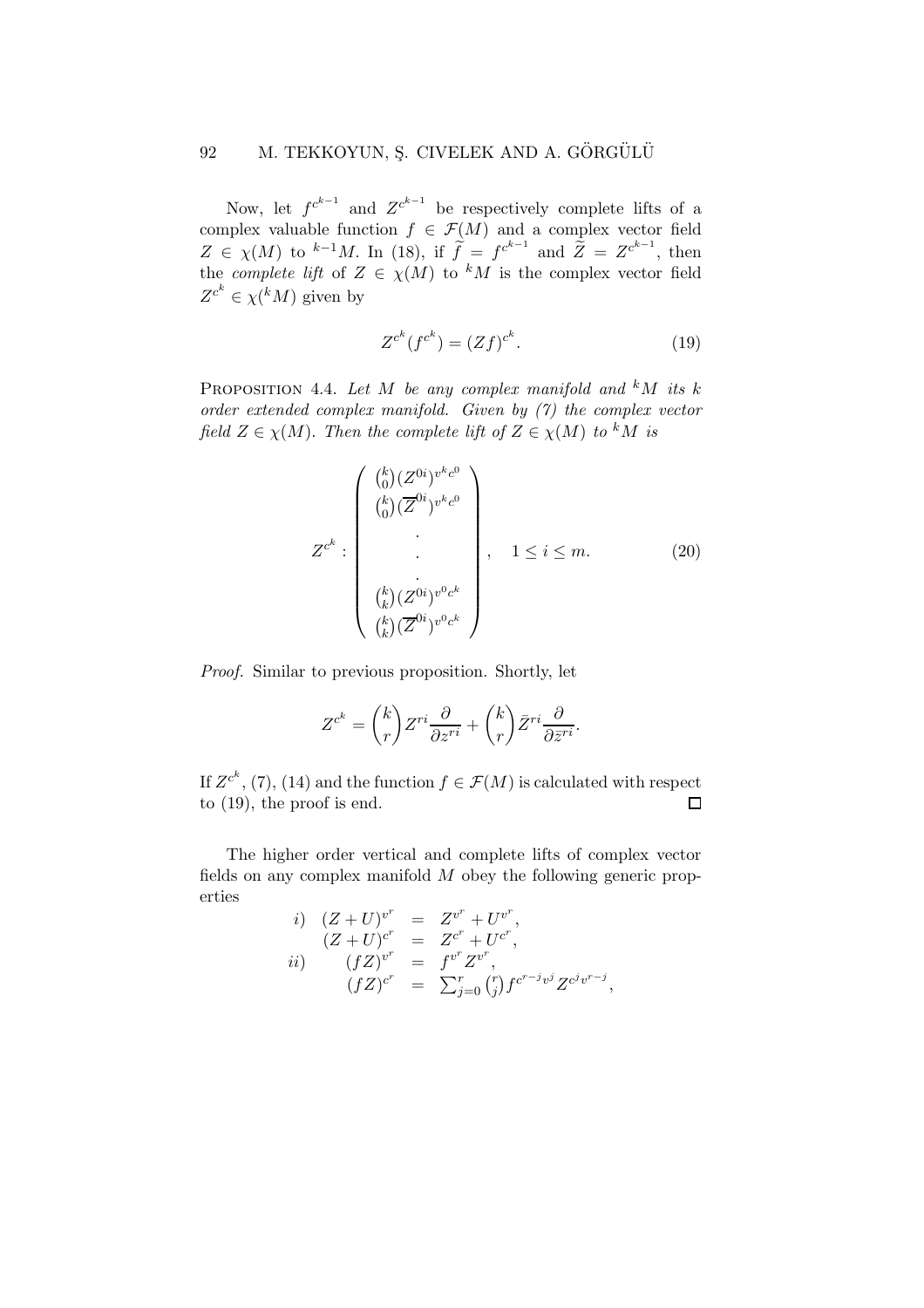$$
iii) \quad Z^{v^k}[f^{v^k}] = 0, \quad Z^{c^k}[f^{c^k}] = (Zf)^{c^k},
$$
\n
$$
iv) \quad [Z^{v^k}, U^{v^k}] = 0, \quad Z^{v^k}[f^{c^k}] = (Zf)^{v^k},
$$
\n
$$
iv) \quad [Z^{v^k}, U^{v^k}] = 0, \quad [Z^{c^k}, U^{c^k}] = [Z, U]^{c^k},
$$
\n
$$
v) \quad \left(\frac{\partial}{\partial z^{0i}}\right)^{v^r} = \frac{\partial}{\partial z^{ri}}, \quad [Z^{c^k}, U^{v^k}] = [Z, U]^{v^k},
$$
\n
$$
v) \quad \left(\frac{\partial}{\partial z^{0i}}\right)^{v^r} = \frac{\partial}{\partial z^{ri}}, \quad \left(\frac{\partial}{\partial \overline{z}^{0i}}\right)^{v^r} = \frac{\partial}{\partial \overline{z}^{ri}},
$$
\n
$$
\chi(M) = Sp\left\{\frac{\partial}{\partial z^{0i}}, \frac{\partial}{\partial \overline{z}^{0i}}\right\}, \quad \chi(M) = Sp\left\{\frac{\partial}{\partial z^{ri}}, \frac{\partial}{\partial \overline{z}^{ri}}\right\},
$$

for all  $Z, U \in \chi(M)$  and  $f \in \mathcal{F}(M), 0 \leq r \leq k, 1 \leq i \leq m$ .

### 5. Higher Order Lifts of Complex 1-Forms to ECM

In this section, we extend definitions and propositions about vertical and complete lifts of complex 1-forms defined on any complex manifold  $M$  to extended complex manifold  $kM$ .

DEFINITION 5.1. Let M be any complex manifold and <sup>k−1</sup>M its (k – 1) order extended complex manifold. Denote by  $\widetilde{\omega}$  a complex 1-form and by  $\widetilde{Z}$  be a complex vector field defined on  $k-1$ M. Then the vertical lift of complex 1-form  $\widetilde{\omega} \in \chi^*(k-1)$  to kM is complex 1-form  $\widetilde{\omega}^v \in$ <br> $\chi^*(k+1)$  $\chi^* ({}^k M)$  given by equality

$$
\widetilde{\omega}^v(\widetilde{Z}^c) = (\widetilde{\omega}\widetilde{Z})^v. \tag{21}
$$

Now, let  $Z^{c^{k-1}}$  and  $\omega^{v^{k-1}}$  be respectively complete and vertical lifts of a complex vector field  $Z \in \chi(M)$  and a complex 1-form  $\omega \in$  $\chi^*(M)$  to <sup>k-1</sup>M. In (21), if  $\widetilde{Z} = Z^{c^{k-1}}$  and  $\widetilde{\omega} = \omega^{v^{k-1}}$ , then the *vertical lift* of  $\omega \in \chi^*(M)$  to <sup>k</sup>M is the complex 1-form  $\omega^{v^k} \in \chi^*(kM)$ given by

$$
\omega^{v^k}(Z^{c^k}) = (\omega Z)^{v^k}.
$$
\n(22)

PROPOSITION 5.2. Let M be any complex manifold and  $kM$  its k order extended complex manifold. Given by (8) the complex 1-form  $\omega \in \chi^*(M)$ . Then the vertical lift of  $\omega \in \chi^*(M)$  to <sup>k</sup>M is

$$
\omega^{v^k} : ((\omega_{0i})^{v^k}, (\bar{\omega}_{0i})^{v^k}, 0, \dots, 0), \quad 1 \le i \le m. \tag{23}
$$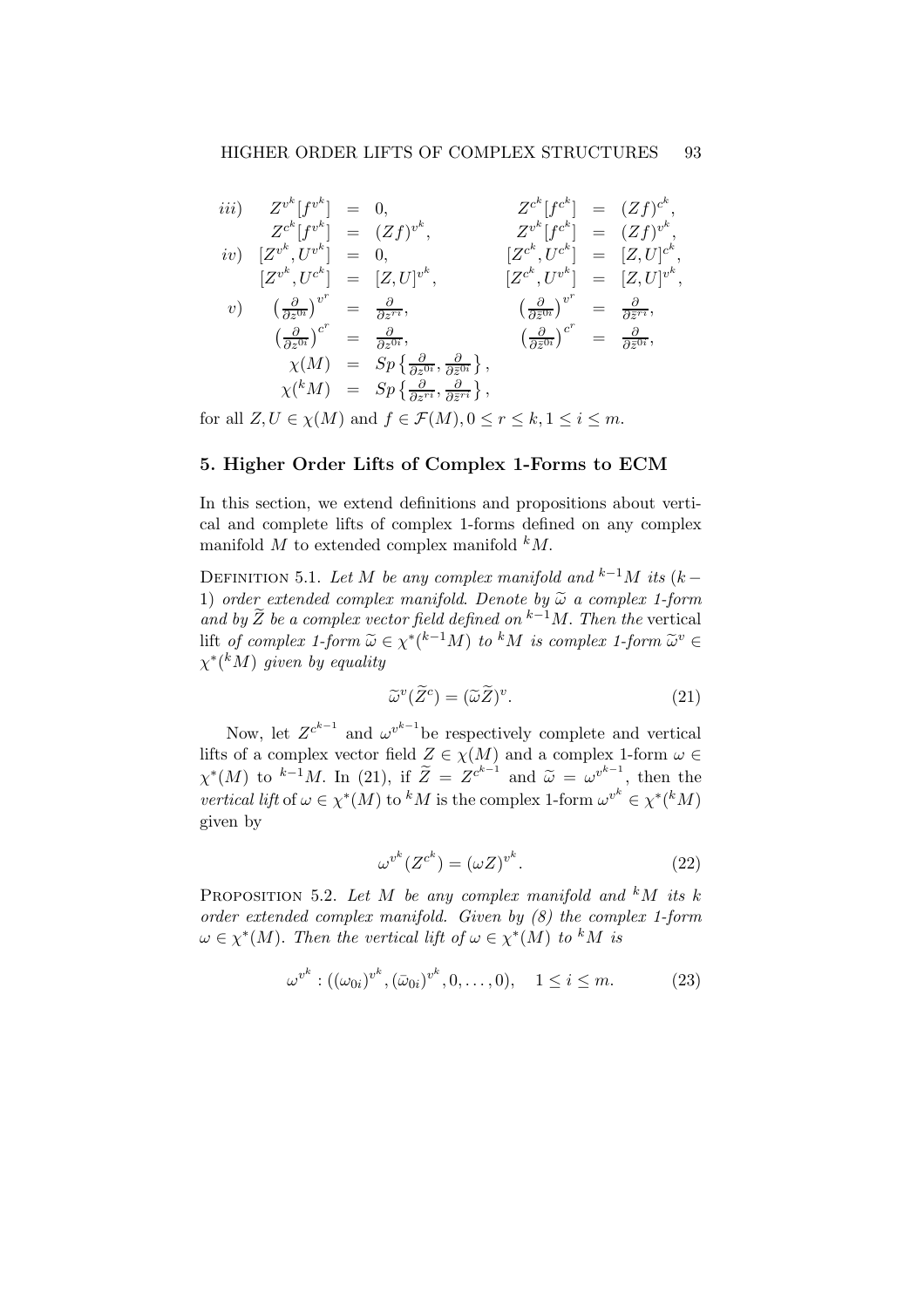## 94 M. TEKKOYUN, S. CIVELEK AND A. GÖRGÜLÜ

*Proof.* Let  $\omega^{v^k} = \omega_{ri} dz^{ri} + \bar{\omega}_{ri} d\bar{z}^{ri}$  be a 1-form on <sup>k</sup>M such that a complex coordinate system  $(z^{ri}, \bar{z}^{ri})$  on a neighborhood  $^kU$  of any point p of  $^kM$ . Let  $Z^{c^k}$  be complete lift of a vector field Z to extended complex manifold  $k$ M. Then, from vertical lift properties it is

$$
\omega^{v^k}(Z^{c^k}) = (\omega_{ri}dz^{ri} + \bar{\omega}_{ri}d\bar{z}^{ri})(Z^{c^k})
$$
  

$$
= \omega_{ri} {k \choose r} (Z^{0i})^{v^{k-r}c^r} + \bar{\omega}_{ri} {k \choose r} (\bar{Z}^{0i})^{v^{k-r}c^r}
$$

and

$$
\begin{array}{rcl}\n(\omega Z)^{v^k} & = & (\omega_{0i} Z^{0i} + \bar{\omega}_{0i} \bar{Z}^{0i})^{v^k} \\
& = & (\omega_{0i})^{v^k} (Z^{0i})^{v^k} + (\bar{\omega}_{0i})^{v^k} (\bar{Z}^{0i})^{v^k}.\n\end{array}
$$

If the above two equalities are equaled in respect of (22), we have

$$
\begin{array}{rcl}\n\omega_{ri} & = & 0, \\
\omega_{0i} & = & (\omega_{0i})^{v^k}, \quad \bar{\omega}_{0i} & = & (\bar{\omega}_{0i})^{v^k}.\n\end{array}\n\quad\n\begin{array}{rcl}\n1 \leq r \leq k \\
\end{array}
$$

Hence, the proof is finish.

DEFINITION 5.3. Let M be any complex manifold and <sup>k−1</sup>M its (k – 1) order extended complex manifold. Denote by  $\tilde{\omega}$  a complex 1-form and by  $\widetilde{Z}$  a complex vector field defined on <sup>k−1</sup>M. Then the complete lift of  $\widetilde{\omega} \in \chi^*(\widetilde{k}^{-1}M)$  to  $\widetilde{k}M$  is the complex 1-form  $\widetilde{\omega}^c \in \chi^*(\widetilde{k}M)$ given by

$$
\widetilde{\omega}^c(\widetilde{Z}^c) = (\widetilde{\omega}\widetilde{Z})^c. \tag{24}
$$

 $\Box$ 

Now, let  $Z^{c^{k-1}}$  and  $\omega^{c^{k-1}}$  be respectively complete lifts of a complex vector field Z and a complex 1-form  $\omega$  defined on M to <sup>k-1</sup>M. In (24), if  $\widetilde{Z} = Z^{c^{k-1}}$  and  $\widetilde{\omega} = \omega^{c^{k-1}}$ , then the *complete lift* of  $\omega \in \chi^*(M)$ to <sup>k</sup>M is the complex 1-form  $\omega^{c^k} \in \chi^*(kM)$  given by

$$
\omega^{c^k}(Z^{c^k}) = (\omega Z)^{c^k}.
$$
\n(25)

PROPOSITION 5.4. Let M be any complex manifold and  $kM$  its k order extended complex manifold. Given by (8) components structure of a complex 1-form  $\omega \in \chi^*(M)$ . Then the complete lift of  $\omega \in \chi^*(M)$ to  $k$  M is

$$
\omega^{c^k}: ((\omega_{0i})^{c^kv^0}, (\overline{\omega}_{0i})^{c^kv^0}, ..., (\omega_{0i})^{c^0v^k}, (\overline{\omega}_{0i})^{c^0v^k}), 1 \le i \le m. \quad (26)
$$